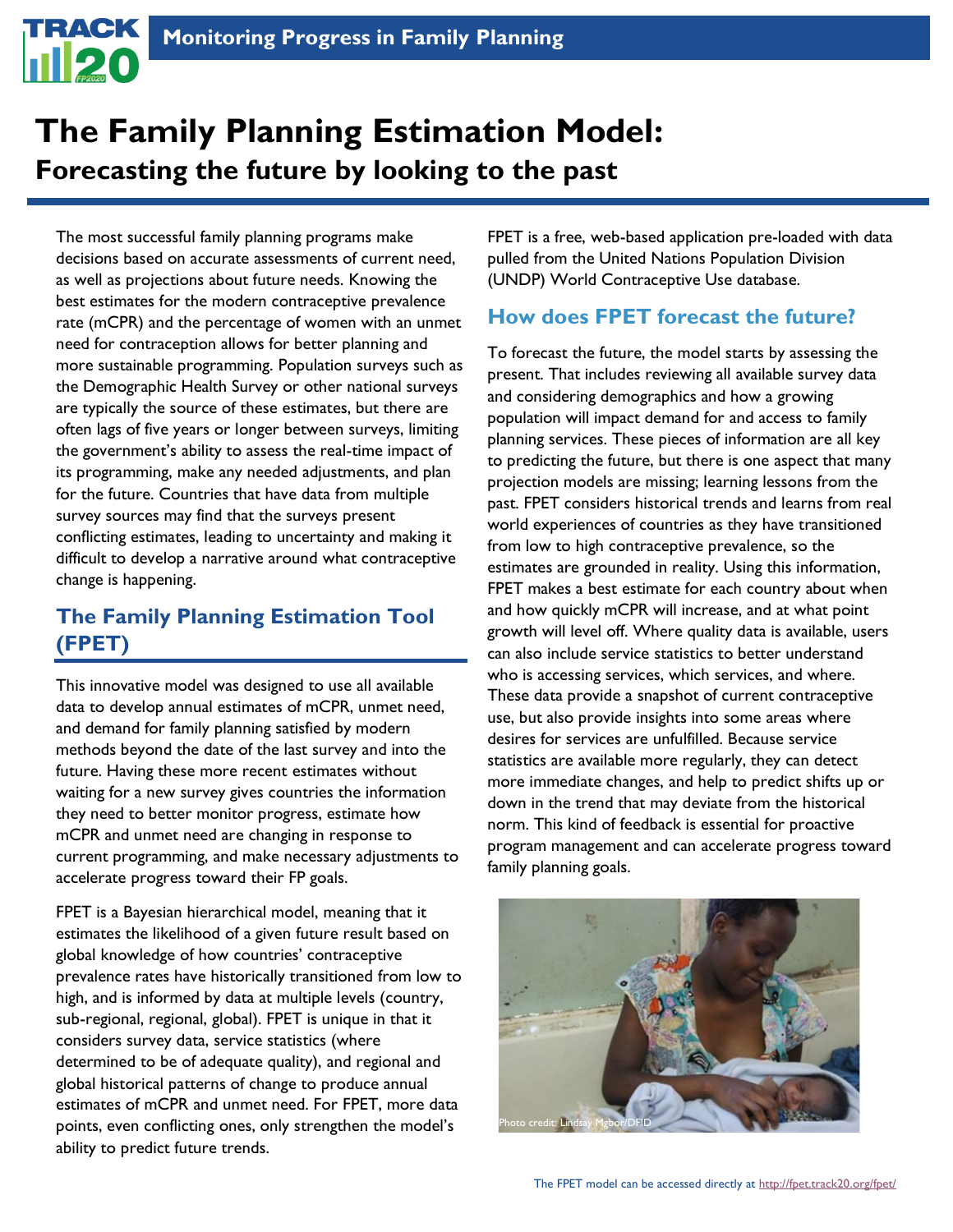Combining inputs from DHS, other national or international surveys, the Multiple Indicator Cluster Survey (MICS), PMA2020 mobile-based surveys, and service statistics, the model can fill in data gaps and make best estimates tailored to each country's unique context, making the FPET methodology especially helpful in instances where the available data is old, data points present conflicting narratives of change, or when only very limited data is available.

# **Increasing accuracy with service statistics**

Another unique feature in FPET is the ability to use service statistics, which may assist early detection of trend changes that have occurred after the last survey. Significant human and financial resources go into collecting and managing service statistics, though these government data are not always leveraged to their full potential. Incorporating service statistics into FPET encourages careful data review and may spur investment in improving service statistics systems.

In most cases, using past survey data and historical trend knowledge results in accurate projections of growth. But there are cases in which a country's growth trajectory is so far outside the historical "norm" that a projection model would not make an ambitious enough estimate. In Mozambique, the 2011 DHS reported 11.3% mCPR, and a 2015 FPET application that did not consider service statistics estimated a sizable increase to 16.3%, and a staggering 27.2% estimate with service statistics included (Fig. 1). While surprising, this dramatic jump was validated by the 2015 AIS survey which reported mCPR at 25.3%. The routinely collected service statistics were able to capture a real-time shift upward in the mCPR trend brought on by recent investments in program implementation and prioritization. A trend shift this dramatic could not have been anticipated based on historical survey data alone.



2015 Est. w/SS

2015 AIS

 $\blacksquare$  2015 Est. w/o SS

0%

2011 DHS

When projecting beyond documented data points into the future, generally confidence intervals widen to show increased uncertainty since the data points are now projections. Using service statistics provides additional information that reduces the uncertainty and narrows the confidence intervals. The use of service statistics has helped many countries narrow their confidence intervals, increasing stakeholder confidence in the estimates to guide planning and budgeting. In some countries the addition of service statistics has narrowed the confidence intervals significantly, from 18 to 12 points, or even 23 to just 7 points.

Figure 2 illustrates the difference service statistics can make to the size of confidence intervals in FPET outputs. Examples 1 and 2 show the FPET output without and with service statistics included. The grey area represents the 95% confidence interval, while the middle black line represents the median estimate of annual mCPR among married women. The colored circles indicate data points from surveys and the small black dots in Example 2 represent data points from service statistics. The narrowing of the confidence interval for future estimates is evident in Example 2, which includes service statistics.





Example 2. With service statistics



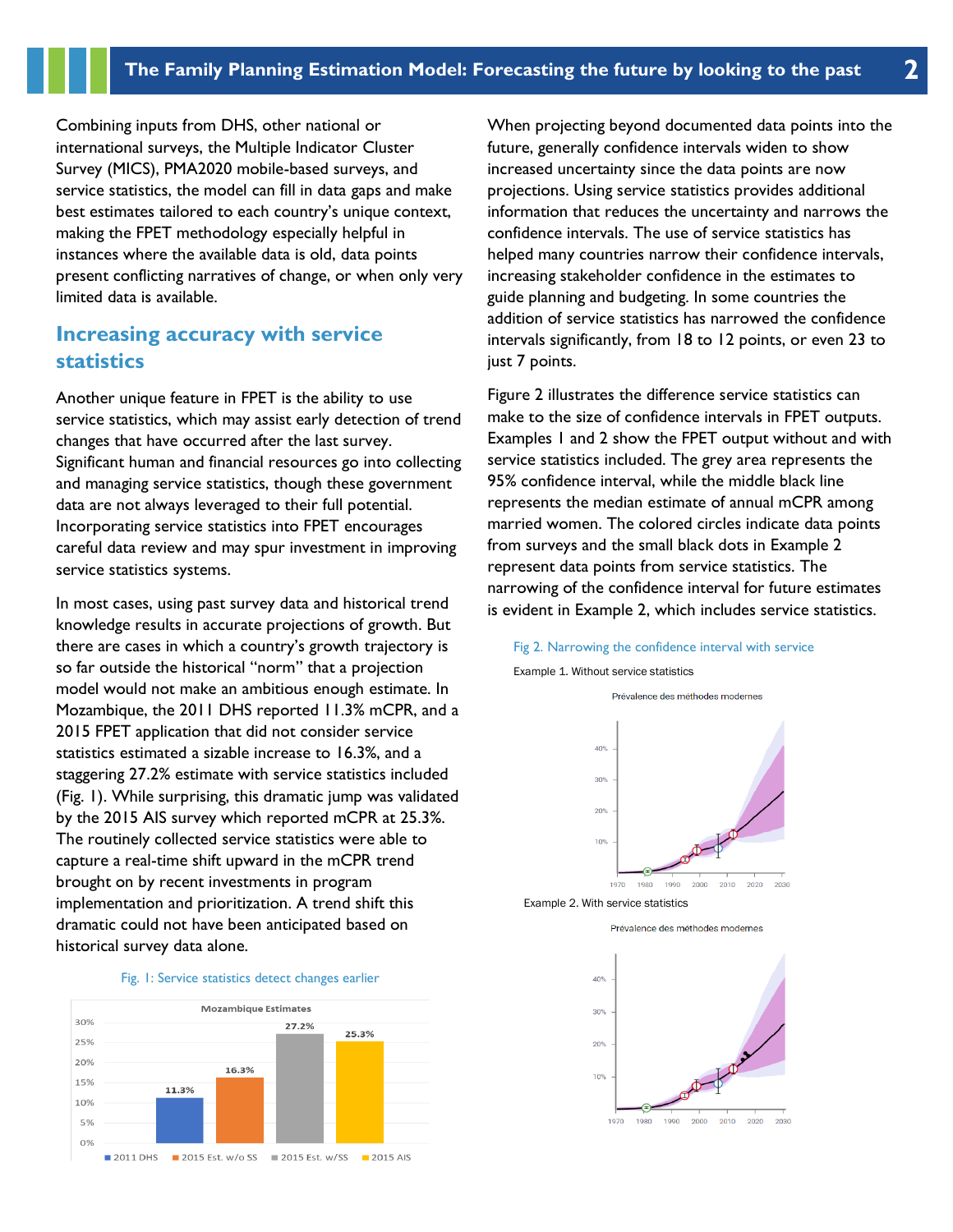### **How is FPET being used?**

This unique estimation tool, produced through a collaboration between the University of Massachusetts Amherst, UNPD and Track20, was developed to calculate annual estimates of mCPR, unmet need and demand satisfied by modern methods as indicators of progress for the global FP2020 initiative<sup>1</sup>. Each year, in partnership with Track20, Ministries of Health in the 69 FP2020 focus countries calculate the estimates that are included in the FP2020 annual progress report. These national level estimates are also used by in-country stakeholders to track progress on their Costed Implementation Plans (CIPs) or other national strategies, inform programming decisions, and if sub-national data is available, Ministries can also calculate sub-national estimates to guide decentralized strategies.

Any two surveys will return slightly different results due to methodological and sampling differences, and countries trying to adjust their programming in reaction to conflicting data may be unnecessarily led off-course. In countries like Ghana, where multiple data points were telling different stories about progress (Fig. 3), FPET was able to incorporate all available data, as well as regional and global trends in growth in mCPR, to create one estimate trend, incorporating the uncertainty around the estimate and inevitable variability between surveys (Fig.4). In this case, FPET created a single narrative of progress and avoided the challenges of choosing one data point or debating the merits of the available data.

In 2015, Myanmar developed a new Costed Implementation plan for family planning. Rather than use outdated 2009 survey data to inform the strategic approach, they used FPET to estimate current and future mCPR. FPET estimated mCPR at 49.9%, a significant increase from 2005's 45.7%. When released in 2016, the new DHS validated the FPET estimate by reporting 51.3% mCPR. The FPET estimates anticipated the mCPR increase and allowed strategic planning to move ahead between surveys.

#### Figure 3. Ghana, all available data



#### Figure 4. FPET trend informed by available data



and development community work together toward a shared goal of enabling 120 million more women and girls to use contraceptives by 2020. For more on FP2020 visit http://www.familyplanning2020.org/

<sup>&</sup>lt;sup>1</sup> Family Planning 2020 is a global initiative through which governments, civil society, multilateral organizations, donors, the private sector, and the research